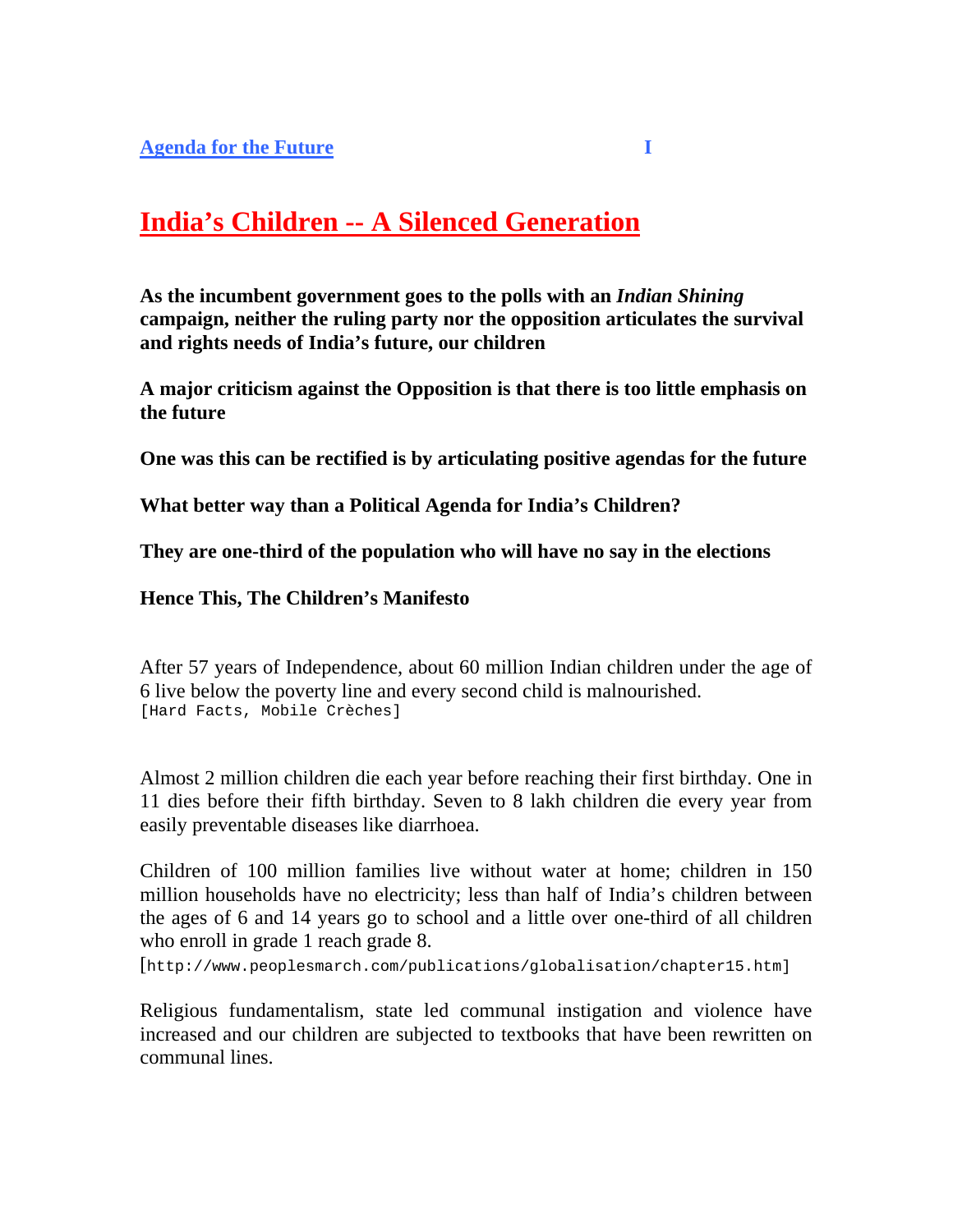Despite the growth in GDP, the share of government spending in the social sector has not increased. Successive five year plans have witnessed a steady and sharp increase in investments in defense while the investments in education and health have remained abysmally low if not declining.

In every case those worst affected are our children.

# **Right to Development and Education:**

- *All* children in the age group 6-18 should be in formal full time schools and all children under 6 in anganwadi's. Government should ensure that all children complete schooling up to Class 10.
- *All* children without discrimination on account of class, gender, caste, disability and ethnicity, should receive good quality education in an inclusive environment and equal opportunities to excel.
- Ensure special services and opportunities for children with disabilities. Correct India's shameful record of providing services to only 5% of disabled children and schooling to only 2%.
- Education for all children under 18 years should be financed by the government and a minimum of 10% of the GDP be allocated for educating India's children.
- Employment guarantee and equal wages for all adults in order to ensure that children do not have to work and can go to school.
- No form of foreign funding should be allowed in financing education as it undermines the nation's sovereignty and the guarantee of free education.
- All schools be brought under the management of local self government bodies (Panchayat)
- Curriculum development must be decentralized and be determined by secular academic institutions keeping in mind geo-cultural diversity.
- Privatisation of schools should be discouraged and the Common School System that ensures equity in education for all children must be put in place.
- Revision of the Free and Compulsory Education Bill. The sanctions on parents to send children to schools must be removed and replaced by compulsion and penalties to concerned governments for failing in providing free education to all children.
- We oppose any form of fundamentalism in education in the name of value education and demand a secular education.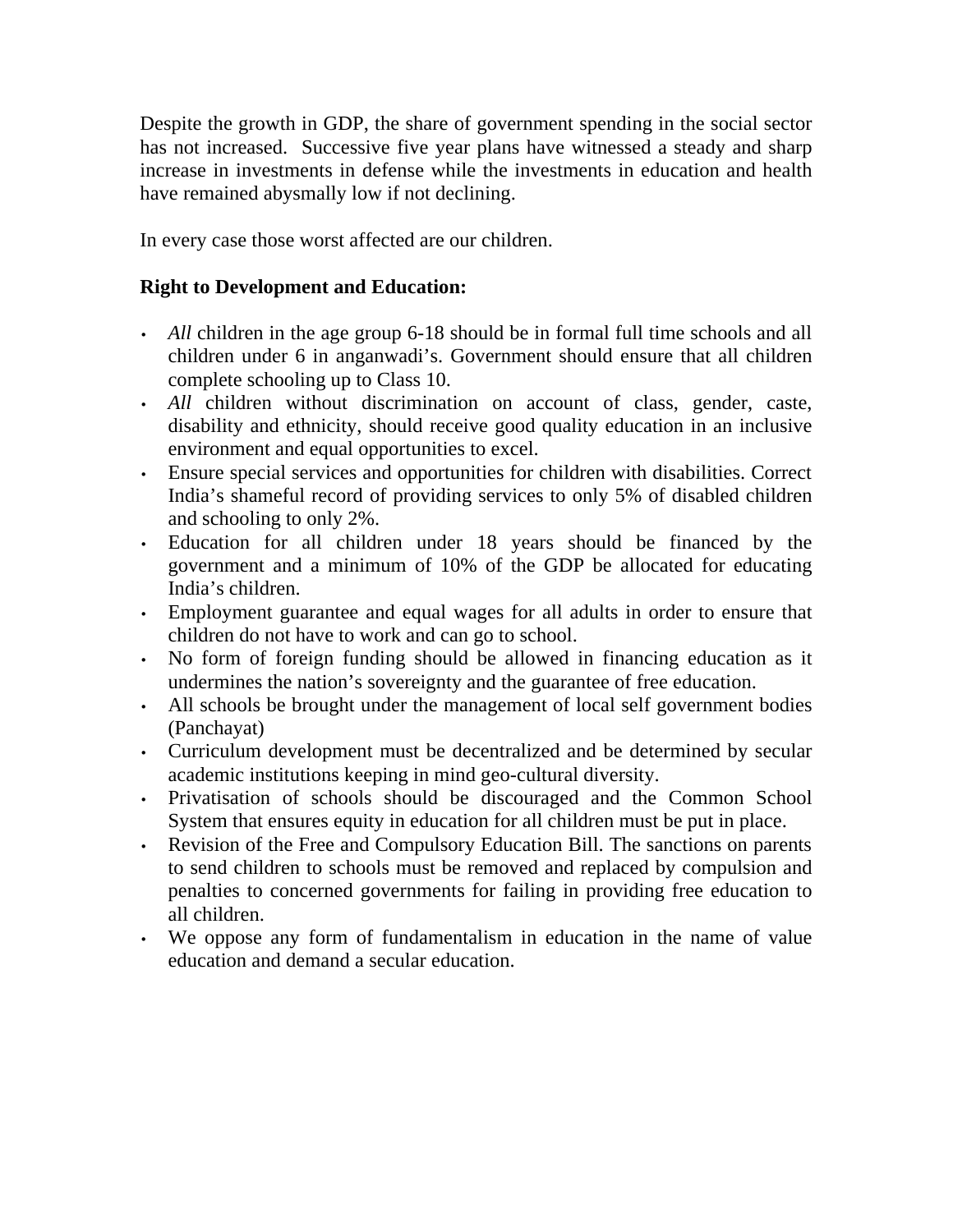#### **Right to Survival and Health**

- Comprehensive community health programmes rather than specific disease oriented programmes are the need of the hour. We demand that the criterion for setting up Primary Health Care Centres and Health Sub Centres should include distance in addition to population.
- That health care be financed by government and managed by local self government (Zilla Parishad at the district level).
- That the government expenditure on health of all the citizens must increase from 0.87% to 5% as per the recommendation by the World Health Organisation.
- That dependence on foreign aid in health care be progressively reduced from 78% of total expenditure on health needs of children to 25% in the next five years and that the government takes full responsibility for financing and making available quality health care for all citizens.
- We demand a comprehensive rights-based policy on food security for all with extensive legal safeguards. In order that no child goes to bed hungry and no child be born underweight and stay undernourished, we demand that the criterion for poverty line and therefore coverage under the Public Distribution System for food be revised and expanded to include all families below the internationally approved poverty line (1 US \$ per day).
- The National Nutrition Mission should be activated on a priority basis.
- Immediate provision of nutritious, quality mid-day meals in all primary schools, as per the Supreme Court order of November 2001. Extension of midday meals up to Class 10 as a national programme, with inclusion of out-ofschool children.
- The Integrated Child Development Services as per the Supreme Court order of November 2001 be universalized and made available to *all* children under the age of 6.
- We demand people's right over natural resources (land, water and forest) and their right to livelihood in order to ensure that no family is disrobed of its dignity and children are assured income and food security at the household level. We demand a nation-wide employment guarantee programme that is legally binding.
- We demand revision of the agriculture policy in favour of small and marginal farmers and an increase in government investment in agriculture.